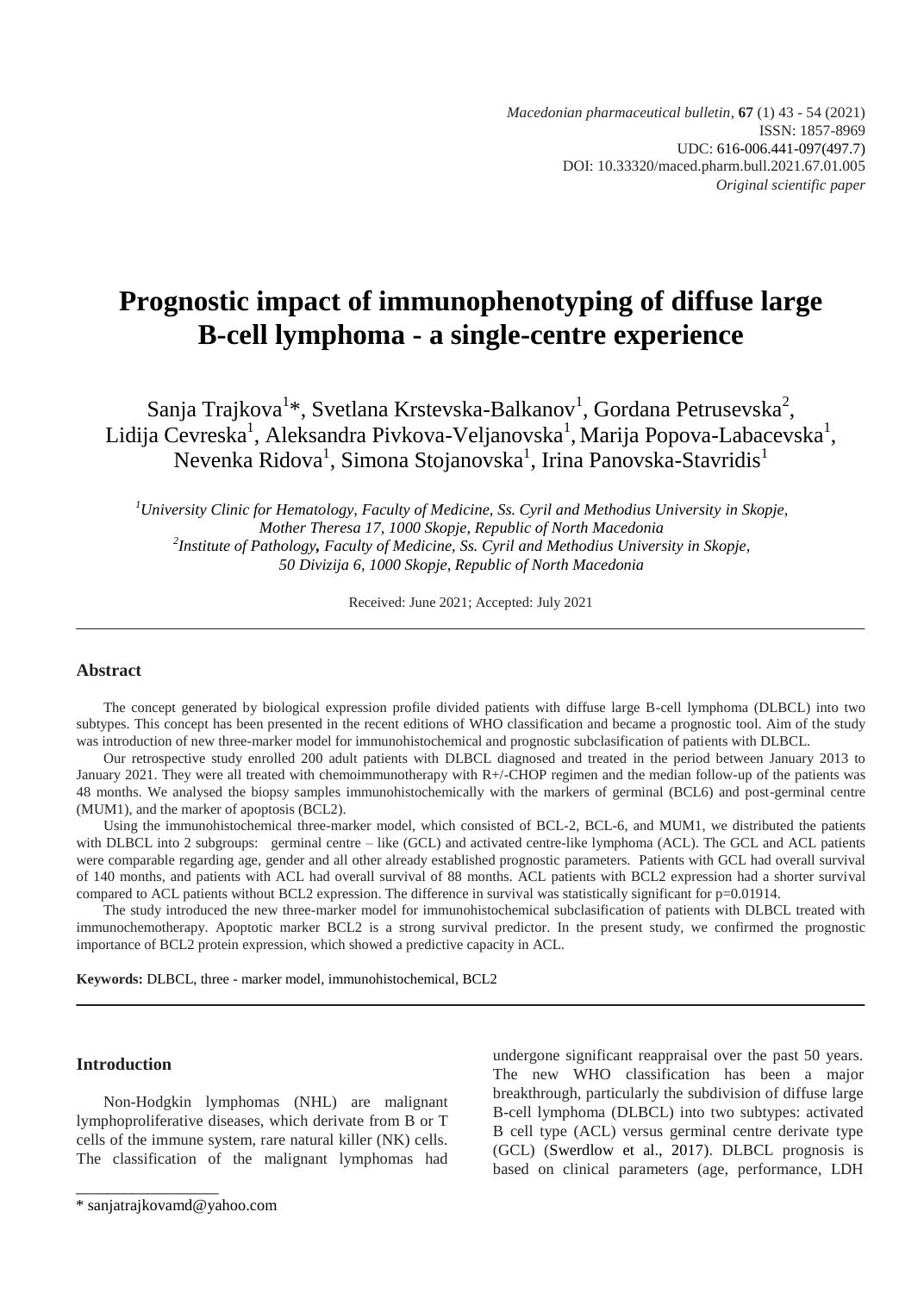level, stage of disease, number of extra-nodal sites) which are part of International Prognostic Index (IPI) score (Armitage et al., 2017). Younger and older patients have different outcome, and IPI-age adjusted score (Patients<60) (stage of disease, LDH level, performance) was proposed. However, since IPI is not able to identify patients with 50% less chance for survival, a new predictor model based on immunohistochemistry and IPI independent was applied. Molecular pathogenesis of DLBCL suggests that NHL is a heterogeneous group of diseases deriving from mature B cells (85% of cases) and in minority of cases from T cells. DLBCL arises from germinal center (GC) or post-GC B cells (activated B cells) since they have undergone hypermutation of the immunoglobulin variable region (IgV) genes, a phenomenon restricted to GC B cells. DLBCL has genetic abnormalities, many of which appear to occur during the gene rearrangements and mutations that characterize normal B cell differentiation, resulting in onset of neoplastic clone.

Immunophenotype profile of DLBCL has been introduced with several markers like: BCL6, CD10, MUM1, CD 138. They have been shown to be differently expressed in the germinal centre B cell-like and activated B cell-like. Stage-specific markers of germinal centre (GC) are: BCL6, CD10 and post-GC differentiation respectively, BCL2, MUM1, VS38c, CD138.

MUM1 expression is detected by immunohistochemistry in a small percentage of BCL6 negative GC B cells in the apical light zone as well as in plasma cells and some activated T cells. The staining is nuclear, sometimes with associated cytoplasmic positivity (Falini et al., 2000) In DLBCL, MUM1 has been detected in 50-75% of the cases, either with or without BCL6 expression (Falini et al., 2000). MUM1 expression in DLBCLs may reflect derivation from B cells at a late GC or post GC stage of differentiation, up to a plasma cell. In one microarray study expression of MUM1, in a least 30% of tumour cells was associated with a significantly worse outcome (Hans et al., 2004). BCL2 gene was found in 20- 30% of DLBCL (Muris et al., 2006). The BCL2 protein located in the mitochondrial inner membrane functions as an anti- apoptotic protein protecting cells from programmed cell death (Danial et al., 2004). BCL2 protein expression has been found in 30-60% of cases more frequently in nodal than in extranodal tumours. BCL2 protein overexpression in DLBCL has been detected in about 30% of the cases, usually in the absence of BCL2 gene translocation (Rantanem et al., 2001). There is no evidence to suggest that the presence of a BCL2 translocation at diagnosis has any impact on the survival of patients with DLBCL. In contrast, the prognostic impact of BCL2 protein expression is significant (Colomo et al., 2003; Roh et al., 2020). BCL2 expression in DLBCL (>50% positive tumour cells) is associated with an adverse prognosis. BCL6 protein, a zinc-finger protein which functions as a sequence-specific transcriptional

repressor, is selectively expressed by GCB cells in normal lymphoid tissues. BCL6 represses genes involved in lymphocyte activation and differentiation, in cell cycles control and inflammation (Dent et al., 2002). Expression of BCL6 has been found in the majority of DLBCLs, ranging from 57% to 100% in various series, including both nodal and extranodal sites (Braaten et al., 2003; Colomo et al., 2003)**.** The biological significance of BCL6 expression in DLBCL is difficult to be determined. While it may reflect a GC stage of differentiation, BCL6 expression may be deregulated by translocation present in about 40% of the cases and by mutations in its 5`nontranslated regulatory region (detected in 50-80% of the cases) (Pasqualucci et al., 2003). No consistent correlation has been drawn between BCl6 gene alterations and protein expression in lymphoma specimens. It is found that high BCL6 expression (assessed at the mRNA level by quantitative RT-PCR or at the protein level by immunohistochemistry) is a strong predictor of increased survival independent of IPI. These findings were not confirmed by Colomo et al. (2003). It has also been suggested that the biological consequences of BCL6 expression in DLBCL might vary according to the presence/absence and the nature of the underlying alteration of the BCL6 gene. The physiological bases of the relationship between improved survival and increased BCL6 expression may be an increased sensitivity to apoptosis of cells overexpressing BCL6 (Artiga et al., 2002**)**. Rosenwald and Standt, the pioneers of genetics expression, have shown that DLBCL could be divided into important subgroups (Rosenwald et al., 2002). Using cDNA microarrays, it has been shown that DLBCL could be divided into 2 important subgroups, regard to prognosis, with GCL, ACL or type 3 (a group of unclassified cases). Where the germinal centre B-cell like group show a significant better survival compared to the activated B cell-like or type 3 groups. The new technique, -cDNA microarray, uses oligonucleotides that are very expensive, and hence, immunohistochemistrye was used for subdividing DLBCL (Wright et al., 2003). There is a distinctive expression of certain markers related to cellular origin that allows differentiation of patients into appropriate prognostic groups (Zinzani et al., 2005). Clinically based IPI has not been proved effective in stratifying patients with DLBCL for therapeutic trials (Dent et al., 2002). Prognostic GCL has presented with a significantly greater likelihood of survival after chemotherapy than ACL (Rosenwald et al., 2002). The starting point of our study was to determine whether immunohistochemical differentiation of patients with DLBCL in the era of modern therapy would enable prognosis based on cellular origin.

# **Materials and methods**

*Patients and study design* 

This was a retrospective study comprising 200 adult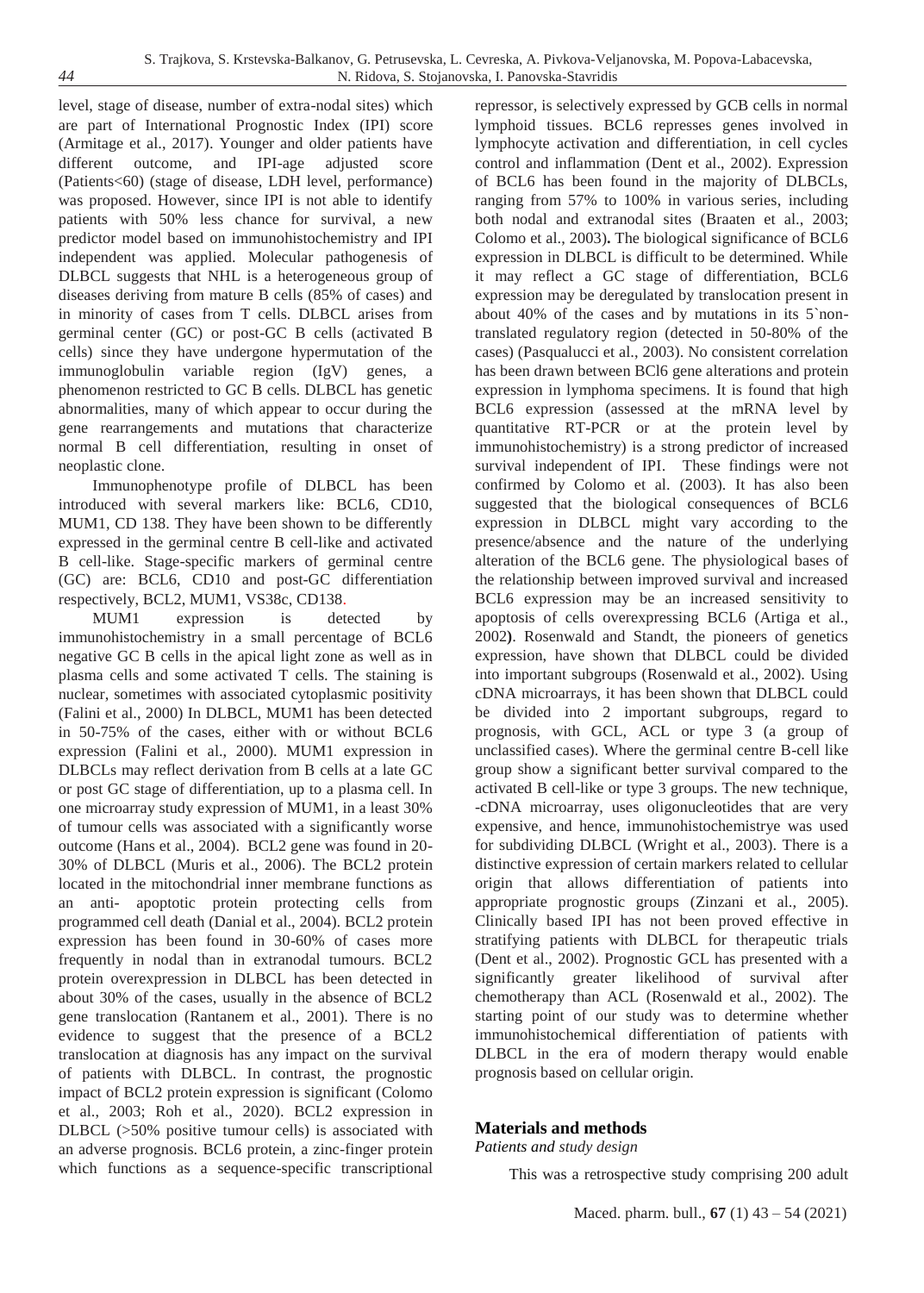patients with DLBCL in the period from January 2013 to January 2021. The median follow-up of the surviving patients was 12-96 months (average period of observation was 48 months). The study was realized at the University Clinic for Hematology, Faculty of Medicine, Ss. Cyril and Methodius University, Skopje, Republic of North Macedonia in collaboration with the Institute of Pathology**,** Faculty of Medicine, Ss. Cyril and Methodius University, Skopje, Republic of North Macedonia.

A medical documentation of a total of 200 adult patients was reviewed. Patients were eligible for the study if they had untreated DLBCL, and each of the patients received an anthracycline-based chemotherapy regimen+/- anti CD20 monoclonal antibody Rituximab.

#### *Inclusion criteria*

Patients aged over 18 years were eligible if they had untreated DLBCL, diagnosed according to the World Health Organization classification with performance status <2 (WHO) and cardiac function (EF>50%). Patients were included in the study if tumour samples were CD20+ according to immunohistochemically staining.

## *Exclusion criteria*

Patients were excluded from the study if they were HIV positive, had CNS involvement at presentation, or were diagnosed with lymphoproliferative disease after autologous transplantation and transformed lymphoma. Patients with history of malignancy or clinically significant other diseases like: active opportunistic infections, congestive heart failure, symptomatic coronary artery disease, cardiac arrhythmias, myocardial infarction within the last 6 months, abnormal renal and liver function, and uncontrolled diabetes mellitus were excluded from the study, too. Breastfeeding or pregnant women were not included in the study.

A written informed consent was obtained from all patients (Declaration of Helsinki). All data was provided from the medical documentation of the University Clinic for Hematology, Faculty of Medicine, Ss. Cyril and Methodius University, Skopje, Republic of North Macedonia.

#### *Immunohistochemistry*

Immunohistochemical analysis was done at the Institute of Pathology**,** Faculty of Medicine, Ss. Cyril and Methodius University, Skopje, Republic of North Macedonia.

For histopathology analysis, lymph nodes and extralymph nodes were used. Tissue preparation consisted of: formalin-fixed paraffin sections 4-6 µm thick deparaffinised and rehydrated, subsequently coloured with haematoxylin, eosin, Gimsa, PAS and reticulin Gomori. Antibodies required antigen retrieval in citrate buffer for 15 minutes. For immunohistochemistry a

Макед. фарм. билт., **67** (1) 43 – 54 (2021)

standard highly sensitive horseradish peroxidase system in 3 steps was used: Mouse monoclonal antibody was used: Pan B cell markers: Anti Human CD20Cy, B cell, Clone L26; Anti Human CD79a, B cell, Clone JCB117; Anti Human Pan T cell markers**:** Anti Human CD3, T Cell, Clone F7. 2.38; Anti Human CD43, T Cell, Clone DF-T1. Markers with diagnostic and prognostic value were used: Anti Human BCL2 protein, Clone 124; Anti Human BCL6 protein, Clone PG-B6p; Anti Human CD10, Clone 56C6; Anti Human CD30, Clone Ber-H2; Anti Human CD138, Clone 5F7; Anti Human MUM1, Clone MUM1p; Anti Human IRF4. Sections of reactive tonsil were used as positive controls and normal goat and mouse tissue were used as negative controls.

The proportion of positively stained tumour cells was visually estimated by one pathologist. For each case, the hot-spot with the highest percentage of tumour cells was used for analyses.

All staining was analysed without clinical information. The intensity of staining was also evaluated, but was not used to determine positivity because the variability in tissue fixation and processing appeared to affect the intensity of staining. Cases were considered positive if 30% or more of the tumour cells were stained with an antibody. BCL2, BCL6 signal were estimated like nuclear or/and cytoplasmatic one. Expression of BCL2, BCL6 had a diagnostic and prognostic value. According to immunophenotype results for BCL-2, BCL-6, and MUM1 were used to subclassify the cases into 2 subtypes: DLBCL with GC and AC phenotype.

# *Evaluation of patients during the therapy and assessment of response*

Overall survival (OS) was calculated as the time from diagnosis to the date of death or last contact. Patients who were alive at last contact were treated as censored for OS analysis. The survival curve was calculated as a stable percentage of patients for two or more years after therapy.

#### *Statistical analysis*

All results were processed with the statistical program SPSS18 software program, and the results were presented graphically and in tabular form. Methods of descriptive statistics were used, as well as non-parametric and parametric statistical analyzes. Percentage and structure were determined for series with attributive features. Significance of differences in the attribute series was determined using the two-tailed t test and the Mann-Whiteney test.

In series with numerical features, data distribution with average, standard deviation, minimum and maximum value was tested. The relationship between two occurrences with numerical features was determined by Pearson correlation coefficient (r). Differences between two independent samples with numerical characters were determined by t-test for independent samples. Differences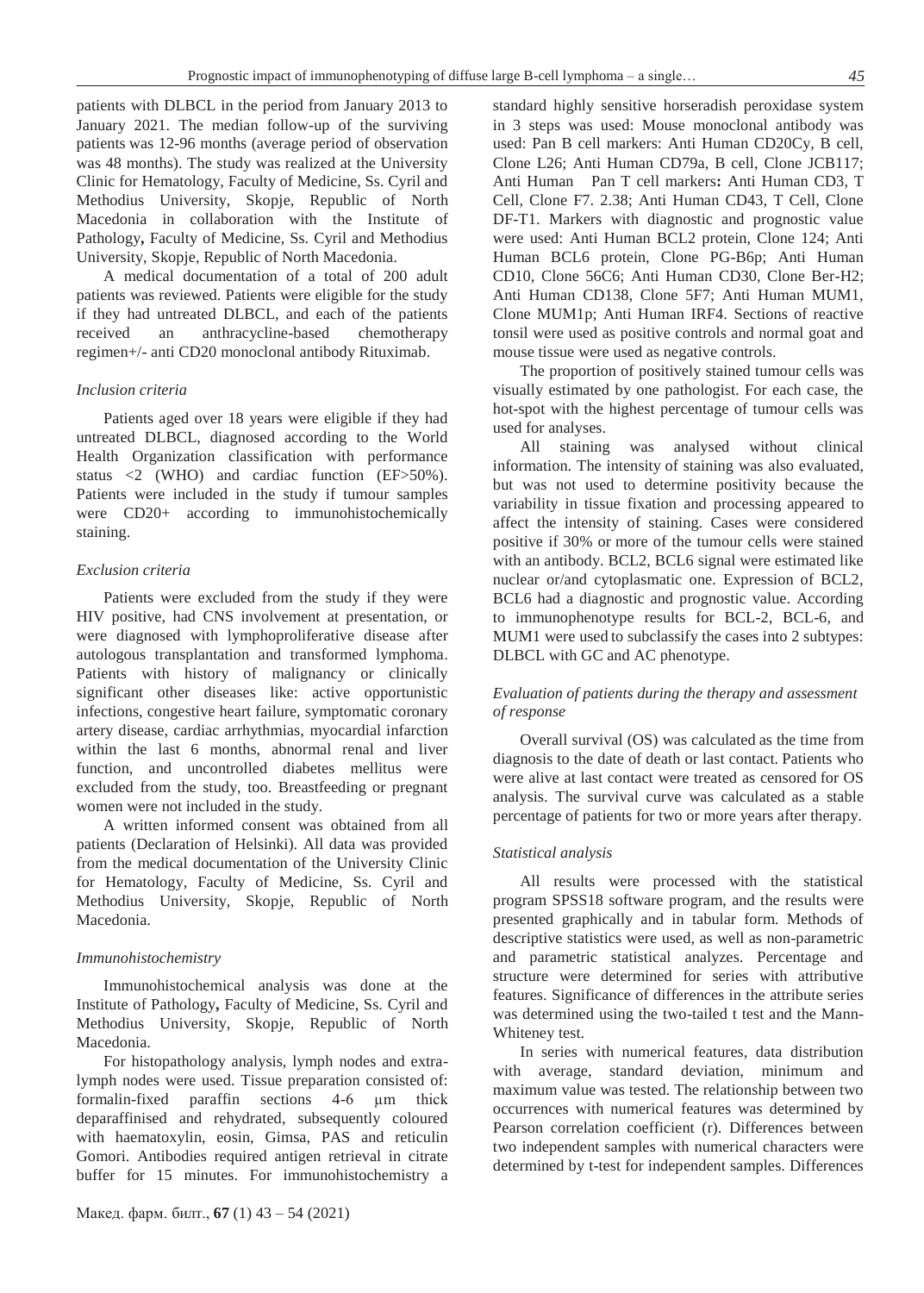between two independent samples with attributive traits were determined by the Wilcoxon test. Linear regression analysis and the Cox model were used to determine the relationship between different groups of DLBCL patients like predictors of therapy outcome. The log-rank test (Kaplan Meier method) was used to determine the significance of the difference in survival between the two groups of patients. Levels of probability of achieving the null hypothesis, according to international standards for biomedical sciences, are 0.01 and 0.05.

# **Results**

In this retrospective study, we studied medical documentation of 200 adult patients with NH -DLBCL treated at the University Clinic for Hematology, Faculty of Medicine, Ss. Cyril and Methodius University, Skopje, Republic of North Macedonia during January 2013 until 2021 with a period of observation of 12-96 months (median time of observation 48 months). The study was realized at the University Clinic for Hematology, Faculty of Medicine, Ss. Cyril and Methodius University, Skopje, Republic of North Macedonia and Institute of Pathology**,**  Faculty of Medicine, Ss. Cyril and Methodius University, Skopje, Republic of North Macedonia.

Using a three-marker model, a total of 200 patients with DLBCL were distributed in two groups: group 1: 107 patients (53.5%) with germinal centre phenotype (CD10+/BCL6+/or BCL6+/MIM1+ and BCL2-/CD30-); group 2: 93 patients (46.5%) with non-germinal centre phenotype (BCL2+/CD10-/BCL6- and CD30+or MUM1+). The three-marker model is shown in Fig. 1.



Fig. 1. Three-marker model based on BCL2, BCL6 and MUM1 expression of lymphoma cells.

All cases were considered to be non-germinal centre phenotype (ACL) if both BCL2 and MUM1 were positive and all cases were considered to be germinal centre phenotype (GCL) if BCL6 were positive; cells from the apical light zone of GC which were MUM1 positive were considered to be GCL. Clinical and laboratory features of patients with GCL, ACL are presented in Tables 1 and 2.

Table 1. Clinical features of patients with GCL and ACL

| Clinical features          | Percentage of patients (%) |
|----------------------------|----------------------------|
| Peripheral lymphadenopathy | 55.7                       |
| neck                       | 52.9                       |
| axillar                    | 24.3                       |
| inguinal                   | 24.3                       |
| abdominal                  | 31.4                       |
| hilar+/-mediastinal        | 14.3                       |
| splenomegaly               | 17.1                       |
| hepatomegaly               | 24.3                       |
| lymphoma bone marrow       | 24.3                       |
| involvement                |                            |

Tables 3 and 4 present immunohistochemically expression profile of BCL2, BCL6, MUM1, in patients with GCL and ACL according to therapy.

Cumulative proportion surviving in patients with DLBCL and two groups, GCL and ACL, are presented in Fig. 2.

According to Kaplan Meier cumulative proportion surviving, 86% of patients with GCL had overall survival of 20 months, and 70% of patients with ACL had overall survival of 20 months. First 55 months were critical for patients with GCL, and first 20 months were critical for patients with ACL (Fig. 2a, 2b). Patients with GCL had overall survival of 140 months, and patients with ACL had overall survival of 88 months (Fig. 2c). The difference in overall survival between the two groups of patients was statistically insignificant (*Log Rank test-1.25169* and *p=0.21068*)

Influences of BCL2 expression on survival of patients with GCL and ACL are shown in Fig. 3.

Log-Rank tests for influences of BCL2, BCL6, MUM1 expression on survival of patients with GCL and ACL are shown in Table 5.

We did not find a difference in the overall survival between the GCL patients with and without BCL2 expression (*Log Rank test-1.086673* and *p=0.27718*) (Tab.5). According to Kaplan Meier cumulative proportion surviving, 71% of GCL patients without expression of BCL2 had survival of 50 months, and 100% of GCL patients with expression of BCL2 had survival of 50 months (Fig. 3a).

BCL2 expression was associated with a statistically significant difference in the overall survival of ACL patients (*Log Rank test-2.342817*and *p=0.01914*) (Tab.5).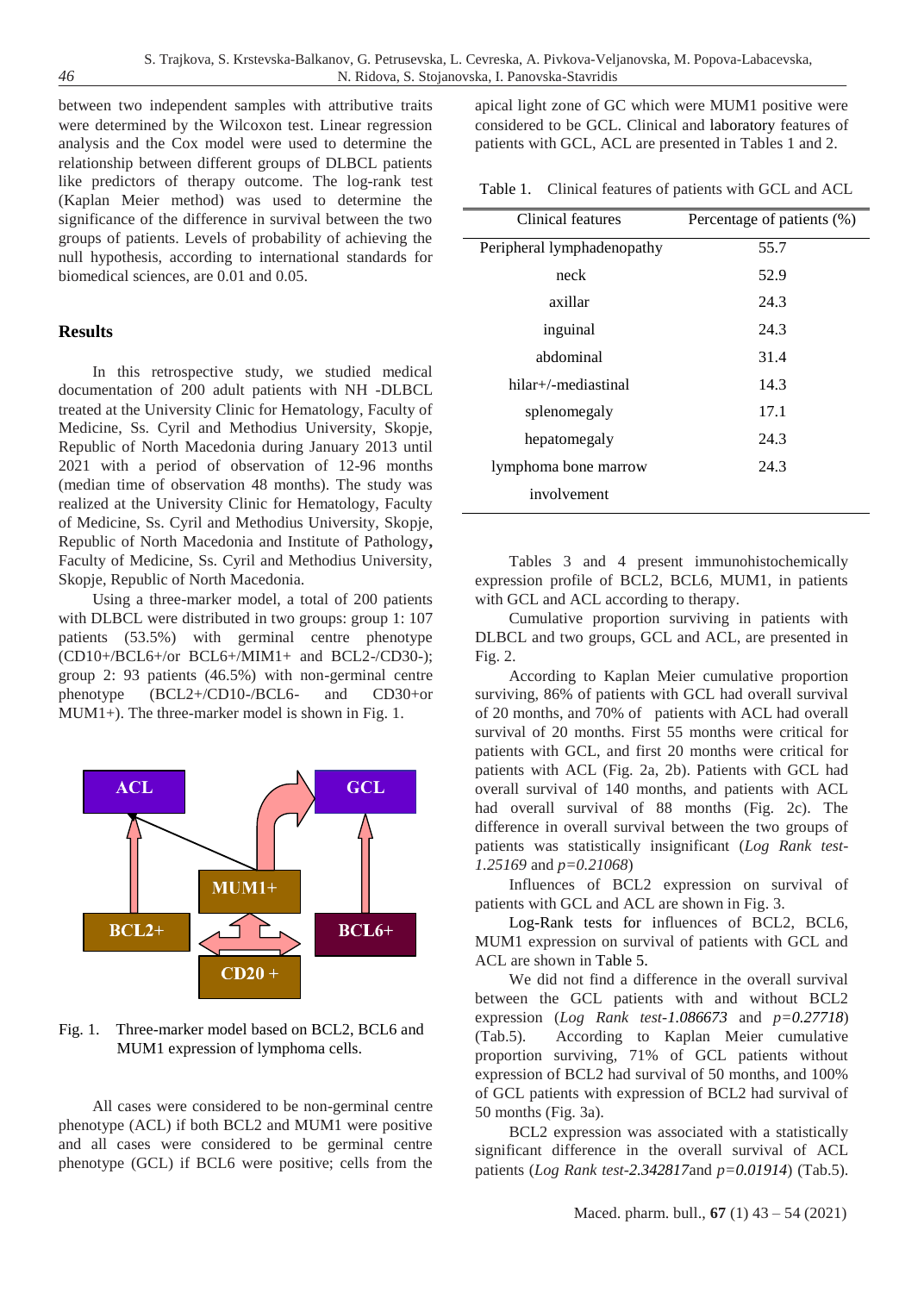| GCL           |                       |          |         |         |                           |
|---------------|-----------------------|----------|---------|---------|---------------------------|
| Parameter     | Number of<br>patients | average  | minimum | maximum | $±$ standard<br>deviation |
| hemoglobin    | 107                   | 125.8378 | 74.0    | 169.0   | 20.9026                   |
| $ESR/1$ hour  | 107                   | 39.1351  | 2.0     | 100.0   | 30.5270                   |
| <b>LDH</b>    | 107                   | 456.9189 | 118.0   | 2128.0  | 411.0559                  |
| total protein | 107                   | 70.5405  | 59.0    | 82.0    | 6.3228                    |
| albumen       | 107                   | 39.8919  | 30.0    | 53.0    | 5.9758                    |
|               | <b>ACL</b>            |          |         |         |                           |
| hemoglobin    | 93                    | 118.0909 | 76.0    | 169.0   | 22.6817                   |
| ESR/1hour     | 93                    | 43.4848  | 6.0     | 130.0   | 35.2155                   |
| <b>LDH</b>    | 93                    | 794.7576 | 136.0   | 2250.0  | 630.7730                  |
| total protein | 93                    | 68.8182  | 40.0    | 91.0    | 11.5771                   |
| albumen       | 93                    | 36.1212  | 20.0    | 50.0    | 7.4990                    |

Table 2. Laboratory features of patients with GCL and ACL

According to Kaplan Meier cumulative proportion surviving, 100% of ACL patients without expression of BCL2 had survival of 20 months, and 59% of ACL patients with expression of BCL2 had survival of 20 months (Fig. 3b).

Influences of BCL6 expression on survival of patients with GCL and ACL are presented in Fig. 4. We did not find a significant association between BCL6 expression and the overall survival of GCL and ACL patients.

According to Kaplan Meier cumulative proportion surviving, 74% of GCL patients with expression of BCL6 had survival of 50 months (Fig. 4b) (*Log Rank test-* *0.478063* and *p=0.63261*) (Tab.5); 20-month survival in 63% of ACL with BCL6 expression and 64% ACL patients without expression of BCL6 (Fig. 4a).

MUM1 expression did not influence the survival of patients with GCL (*Log Rank test-0.608811* and *p=0.54265*) and ACL (*Log Rank test-0.133586* and *p=0.89373*)

(Fig. 5, Tab. 5); 50-month survival in 74% and 75% of GCL patients with and without expression of MUM1, respectively (Fig. 5b); and 20-month overall survival in 70% vs. 69% ACL patients with and without MUM1 expression (Fig. 5a, Tab.5).

Table 3. Distribution of immunohistochemical expression profile of BCL2, BCL6, MUM1 in patients with GCL according to therapy

| <b>Markers</b>   | Imunohistochemical | <b>CHOP</b>                | <b>RCHOP</b>               |
|------------------|--------------------|----------------------------|----------------------------|
|                  | profile            | Percentage of patients (%) | Percentage of patients (%) |
| BCL <sub>2</sub> | negative           | 45.9                       | 54.1                       |
|                  | positive           | $\boldsymbol{0}$           | $\theta$                   |
| BCL <sub>6</sub> | negative           | 2.7                        | $\theta$                   |
|                  | positive           | 43.2                       | 54.1                       |
| MUM1             | negative           | 16.2                       | 16.2                       |
|                  | positive           | 29.7                       | 37.8                       |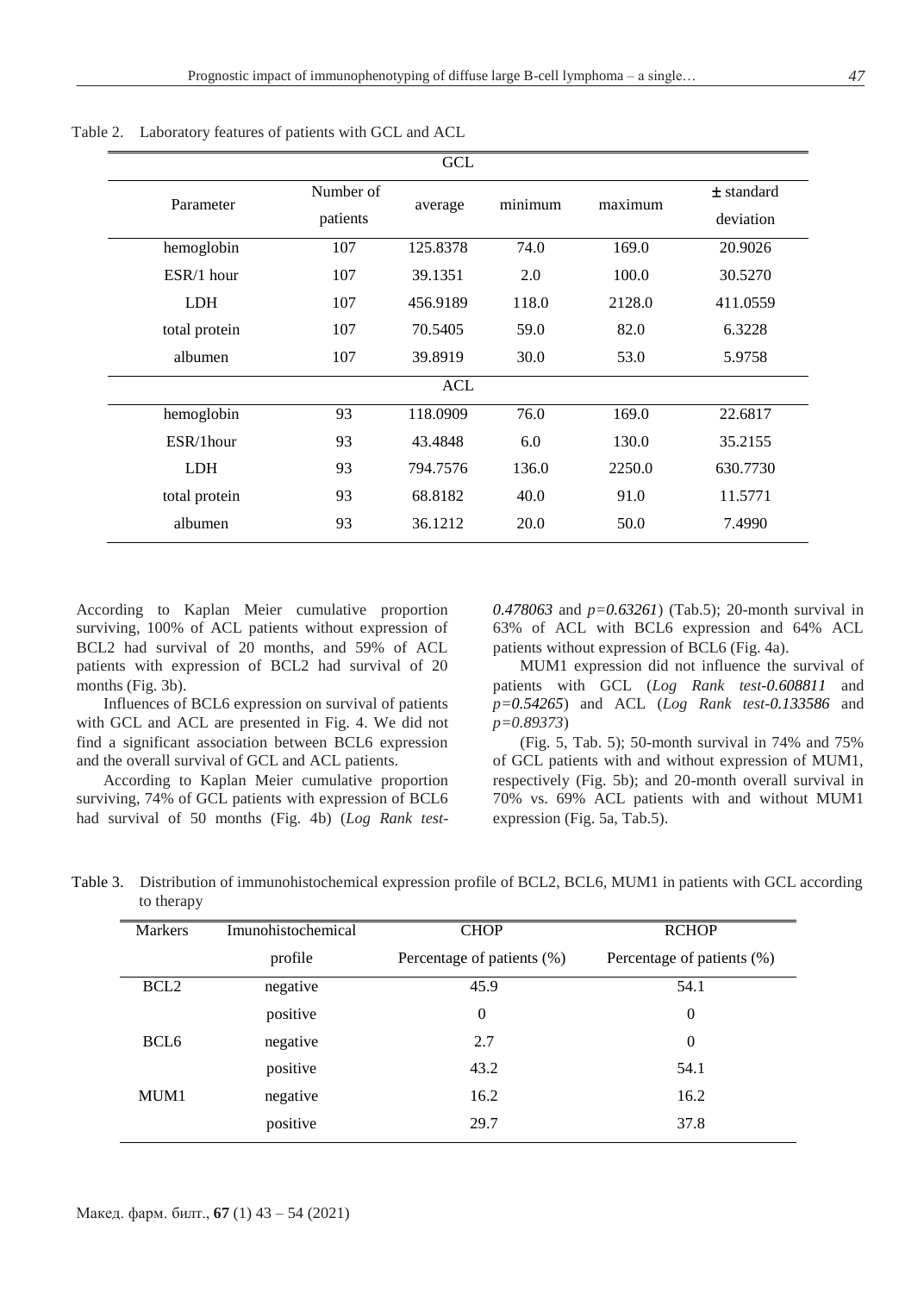| markers          | Imunohistochemical | <b>CHOP</b>                | <b>RCHOP</b>               |
|------------------|--------------------|----------------------------|----------------------------|
|                  | profile            | Percentage of patients (%) | Percentage of patients (%) |
| BCL <sub>2</sub> | negative           | 6.1                        | 24.2                       |
|                  | positive           | 21.2                       | 48.5                       |
| BCL <sub>6</sub> | negative           | 24.2                       | 63.6                       |
|                  | positive           | 3,0                        | 9.1                        |
| MUM1             | negative           | 9.1                        | 63.6                       |
|                  | positive           | 18.2                       | 37.8                       |

Table 4. Distribution of immunohistochemical expression profile of BCL2, BCL6, MUM1 in patients with ACL according to therapy

# **Discussion**

Biological prognostic markers such as BCL2, BCL6, MUM1 (expression associated with inferior survival) and BCL6, MUM1 (expression associated with superior survival) have been analyzed in an effort to improve the subdivision of the DLBCL to germinal center group and non-germinal center group (i.e., activated B-cell like). Also, these markers are named IPI- independent prognostic markers. DLBCL is very heterogeneous on molecular and clinical level, which makes prognostication and decision in treatment strategy difficult. The subdivision of DLBCL according to their mRNA expression profiles is excellent beginning for a new concept-new prognostic model. Since it was very difficult to implement the gene expression and the new technique cDNA microarrays, oligonucleotides that are very expensive, immunohistochemistry is used for subdividing DLBCL profiles. This approach was used in accordance with that presented in the study of Hans et al. (2004). They revealed that conventional immunohistochemistry could give similar results concerning prognosis by using protein expression patterns for selected markers, that is, CD10, BCL6 and MUM1. Using this three-marker model the initial results obtained by microarray analyses could be reproduced in 71 and 88% of the germinal center B-cell like and non-germinal center B-cell (i.e., activated B-cell like). In our study patients were considered as positive for BCL2, BCL6, MUM1 if 30% or more of tumor cells were positively stained by the respective antibodies. This is in agreement with the study of Hans et al. (2004), which used this three-marker model and showed that the two subgroups of DLBCL with different origin had different 5 year survival prognosis. Five-year survival was reached by using immunohistochemical expression of CD10, BCL6, and MUM1 (Muris et al., 2006). Overall survival (OS) was 76% for GCL and 34% for ACL (Hans et al., 2004). The prognostic favourable GCL derivate from germinal cell, have decreased activity of the nuclear factor kb signalling pathway which, in principle, could block the apoptosis induced by chemotherapy and thus account for relatively poor outcome in ACL (Perona and Sánchez-Pérez, 2004). GCL had a complete remission (CR) of 89% with 91% 42-months OS, and ACL had 53% CR and 38% 42-months OS (Zinzani et al., 2005). The significant difference in survival may be due to different origin, different cell stage (germinal center stage/post germinal center stage) or to constitutive activation of nuclear factor kb signalling pathway (Iqbal et al., 2006). A significantly better OS was associated with a group of lymphomas with GCL-like profile and this association was valid even in cases with a low clinical risk factor (IPI of  $\langle 3 \rangle$ ) (Swerdlow et al., 2016). One study analysed the influence of BCL2 protein expression (Artiga et al., 2002) found in 20% of cases. There was an evidence suggesting that the presence of BCL2 protein expression had some impact on the overall survival of patients with ACL, but none on the overall survival of patients with GCL. This is in agreement with our findings. In the GCL group according to BCL2 (positive and negative values) it was registered that 71% of the patients with negative values survive 50 months and 100% of the patients with positive BCL2 survive 50 months. In the ACL group according to BCL2 (positive and negative values), were registered that 100% of patients with negative BCL2 survive for 20 months, and 59% of patients with positive BCL2 survive for 20 months, a finding that is statistically significant with *p=0.01914*. The t (14; 18) (q32; q21) chromosome translocation is often found in GCL patients, and it is associated with high BCL2 protein expression. Presence of t (14; 18) (q32; q21) chromosome translocation has not been found in patients with ACL, but there was amplification of the BCL2 locus in 18q21. This alternative mechanism 18q21, or constitutive activation of nuclear factor kb signalling pathway caused BCL2 protein overexpression in patients with ACL (Artiga et al., 2002; Ochs and Bagg, 2012). BCL2 protein overexpression had different mechanisms in patients with GCL and ACL (Iqbal et al., 2006). BCL2 protein overexpression has prognostic influence in patients with ACL, but not in patients with GCL. The constitutive overexpression of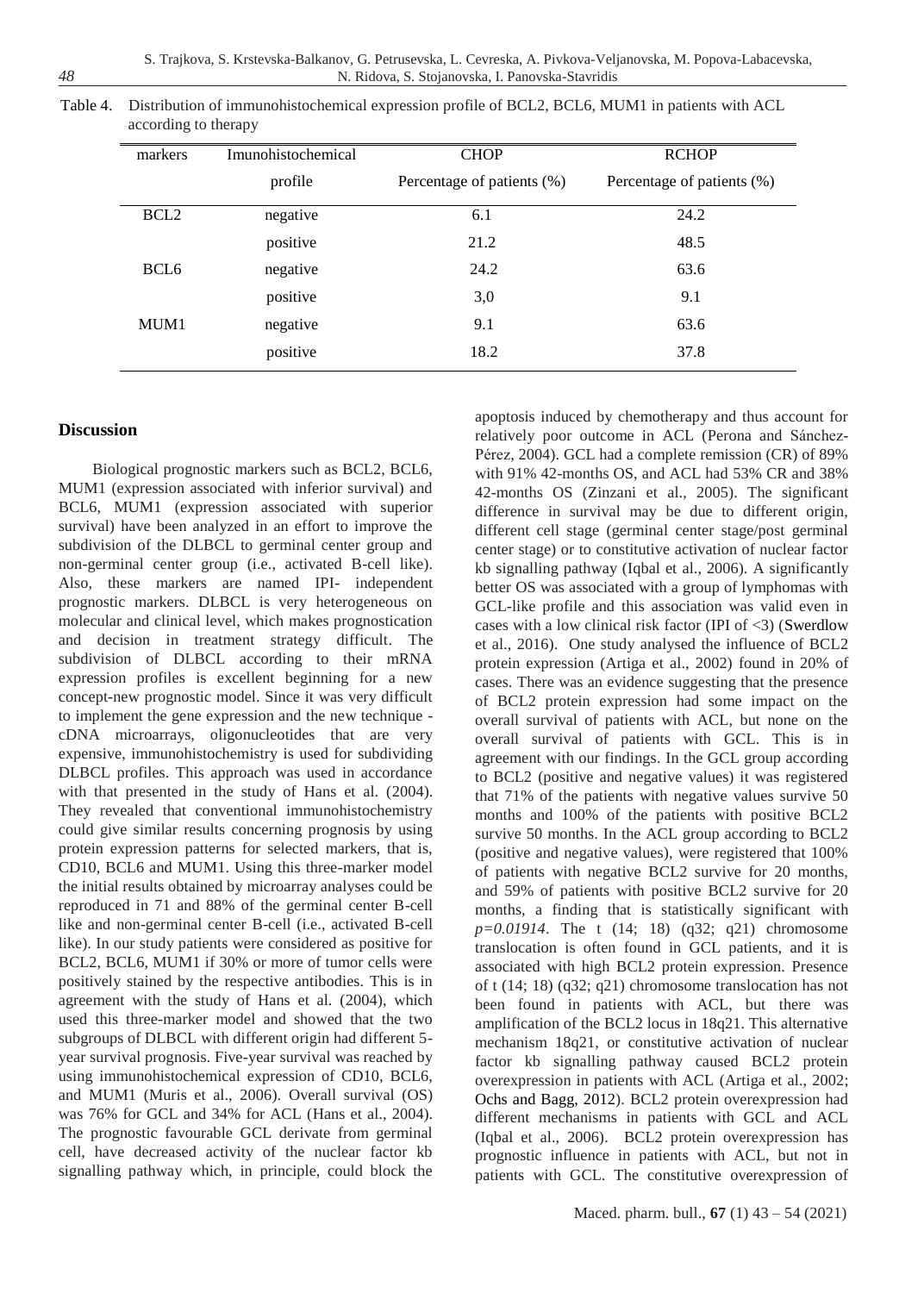

Fig. 2. Overall survival in patients with a) GCL, b) ACL and c) ACL and GCL.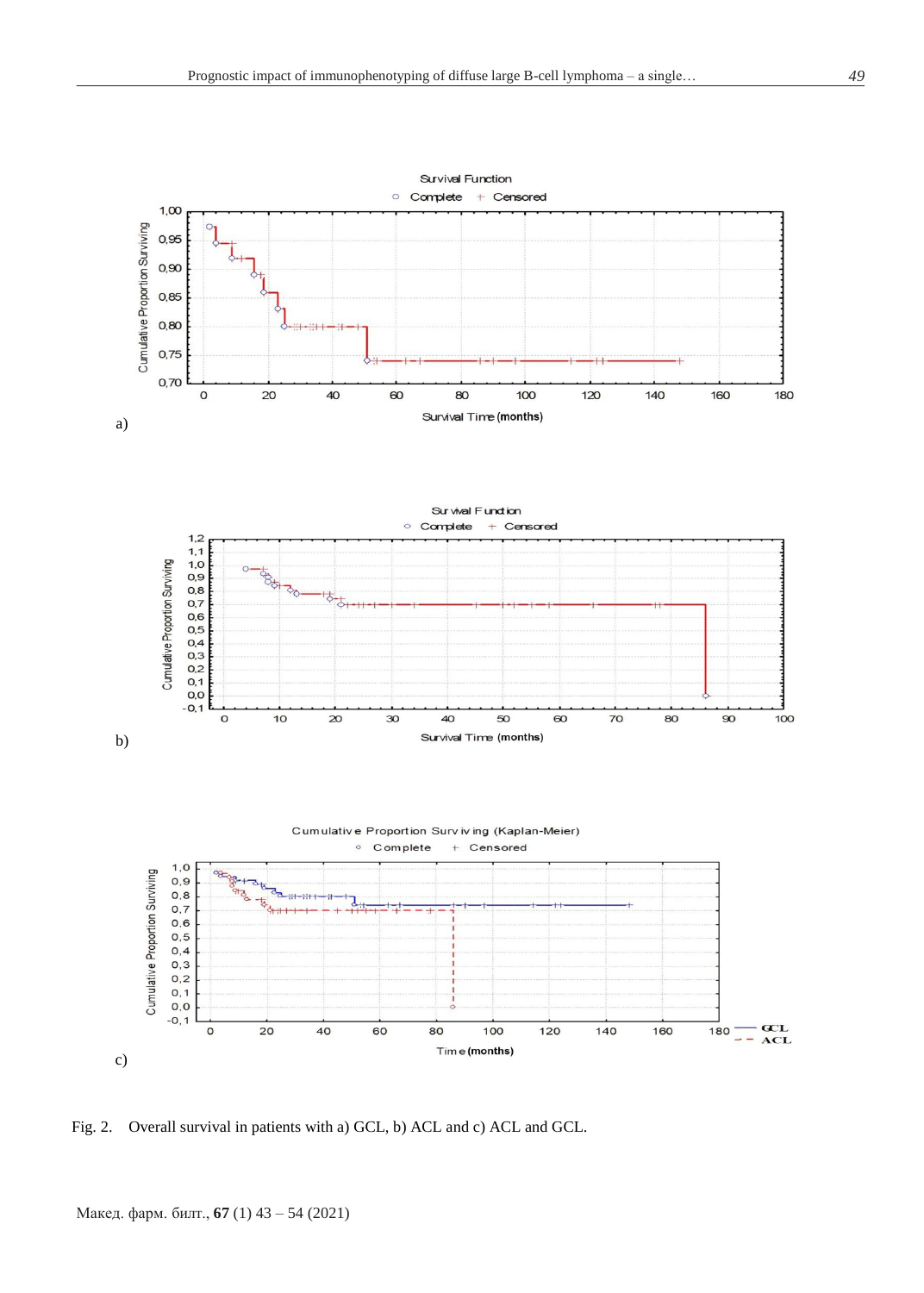

Fig. 3. Overall survival according to BCL2 expression in patients with a) GCL, b) ACL.

Table 5. Log-Rank test for influences of BCL2, BCL6, MUM1 expression on survival of patients with GCL and ACL

| Statistical analysis  | Log rank test; p-value |                    |                   |  |
|-----------------------|------------------------|--------------------|-------------------|--|
| Imunophenotype marker | BCL <sub>2</sub>       | BCL6               | <b>MUM</b>        |  |
| Type of lymphoma      |                        |                    |                   |  |
| ACL                   | 2.342817; 0.01914      | 0.2007415; 0.84090 | 0.133586; 0.89373 |  |
| GCL                   | 1.086673; 0.27718      | 0.478063; 0.63261  | 0.608811; 0.54265 |  |

BCL2 in germinal center B cells is inferred by the t (14; 18) (q32; q21) with different mechanism of expression. Different genetic mechanisms result in different clinical expressions. Although BCL2 may act as an antiapoptotic factor, in the ABC subgroup, it may also serve as a marker for events that are responsible for poor prognosis (eg, NFkB activation or 18q21 amplification). In the GCB subgroup, BCL2 expression is mainly a result of the t (14;18), thus representing a completely different mechanism of expression. BCL2 protein expression may reflect activation of different genetic pathways in the two subgroups of DLBCL and, therefore, has distinct clinical implications. Nuclear factor kb signalling pathway is an attractive therapy target. A new approach is to use small molecules to target intracellular pathways that have a role in tumour cell survival and growth. Such example is suppression of I kappa B kinase, which is up regulator of nuclear factor kb signalling pathway, and this might be a new therapy approach. Colomo et al. (2003) used immunohistochemistry to divide patients with DLBCL in two groups with similar distribution as we did in our study. According to literature reports patients with GCL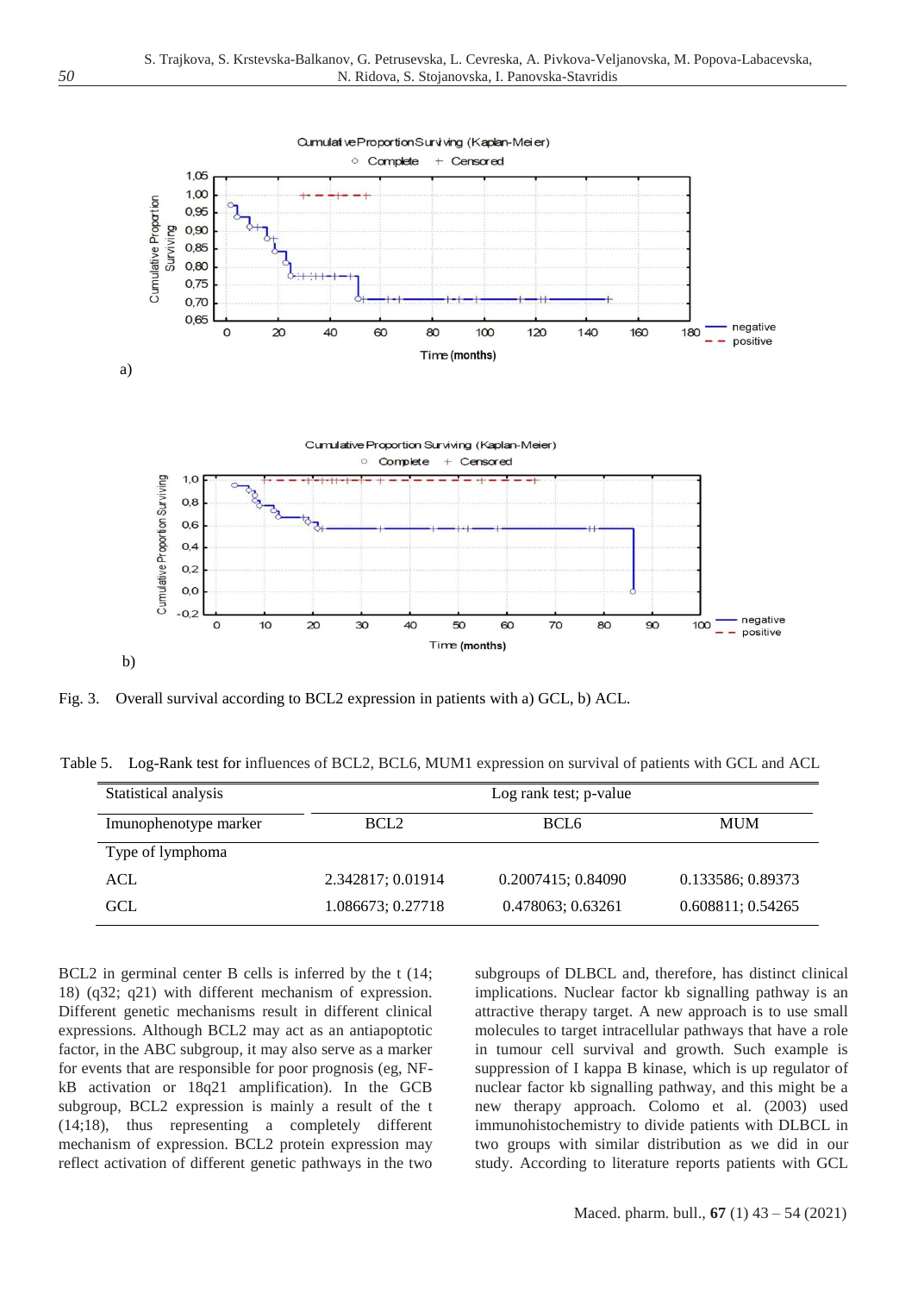

Fig. 4. Overall survival according to BCL6 expression in patients with a) ACL, b) GCL.

have superior overall survival (Colomo et al., 2003; Rosenwald et al., 2006). The prognostic impact of BCL2 protein expression, evaluated in several clinical trials, was significant (Colomo et al., 2003; Hans et al., 2004). It was demonstrated that high BCL2 protein expression found in 59% of patients was associated with adverse prognostic factors like advanced disease (Colomo et al., 2003), and high IPI score was associated with inferior overall survival (Roh et al., 2020)**.** In our study we confirmed the prognostic importance of BCL2 protein expression, which showed a high predictive capacity in the non-germinal center group. Patients with ACL treated with different modalities of chemoimmunotherapy showed different survival rate more likely due to the cellular origin rather than the effect of therapy. With the introduction of this new prognostic model in everyday practice, we are able to detect a group of patients with inferior survival. This group of patients should be closely monitored and planning for more aggressive therapy or targeted therapy like BCL2 inhibitors or nuclear factor kb signalling pathway inhibitors. Patients with cellular origin from non-germinal center associated with BCL2 expression from diagnosis would be included in a group of patients with early disease evaluation, where after two or four cycles of conventional therapy, they would be evaluated. Those patients with no response would be candidates for early changing the treatment modality in order to avoid the application of therapy that is not associated with the desired effect and application of modern targeted tailoring therapy. Clinical studies are needed to analyze the effects of tailored personalized therapy in patients in this group.

#### **Conclusion**

The development and usage of functional dairy products offers numerous benefits to the consumers and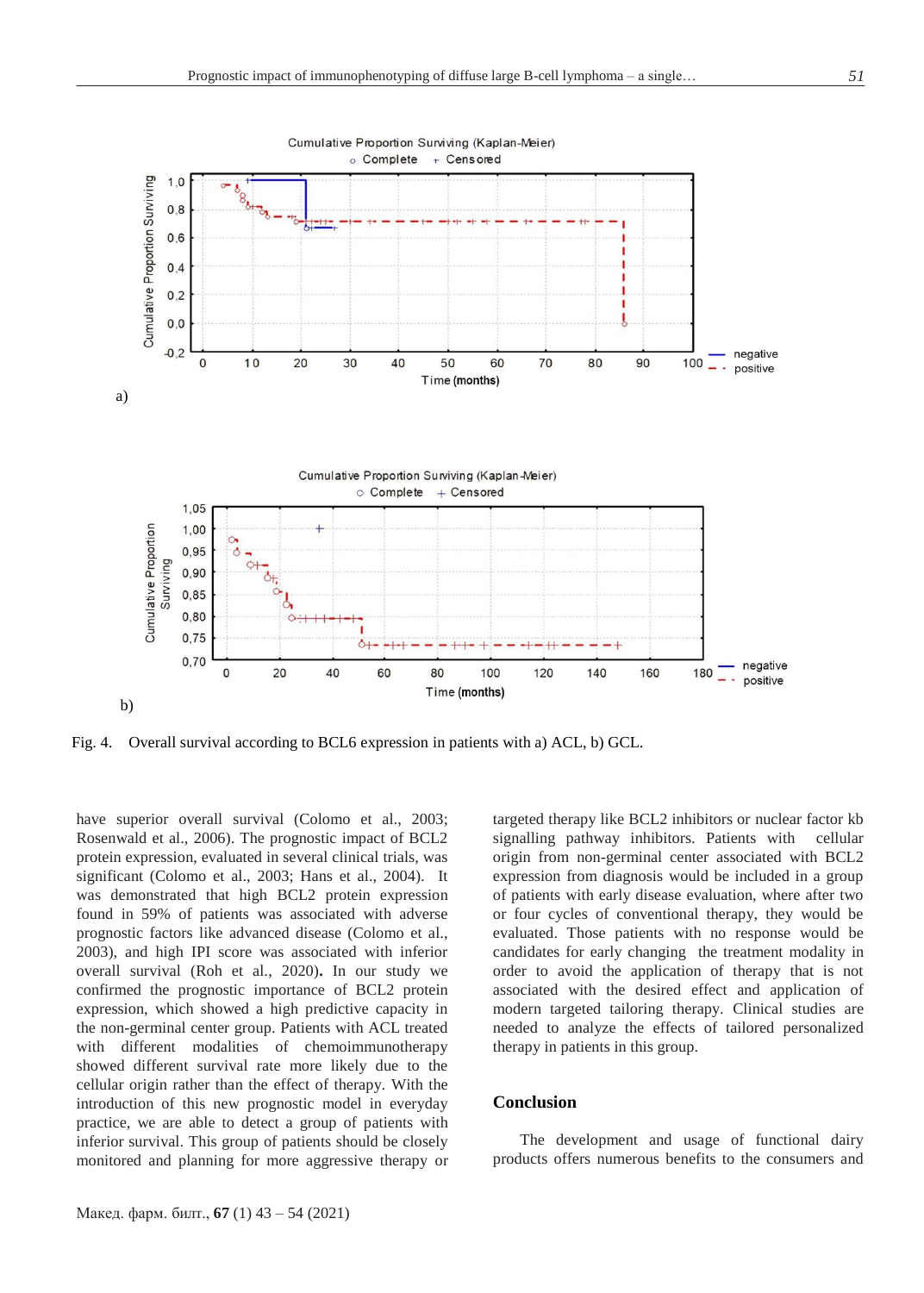

Fig. 5. Overall survival according to MUM1 expression in patients with a) ACL, b) GCL.

represents an important strategy to improve the health and nutritional status of millions of people. These products should be consumed as a part of the healthy diet throughout all life periods especially during childhood and adolescence and in elderly people. In future, their efficacy and health promoting effects must be confirmed in larger clinical studies and collaboration between food producers and scientists must be accomplished. In addition, further understanding of the functional properties of many dairy ingredients would allow food technologists to utilize their potential contribution to product characteristics in order to develop novel functional products. General interest in health and increased consumer awareness as well as perceived self-efficacy has to contribute to shaping the acceptance of functional food products, while the creativity of food technology should further advance the development of food products that can support optimum health.

### **References**

Armitage, J.O., Gascoyne, R.D., Lunning, M.A., Cavalli, F.,

2017. Non-Hodgkin lymphoma. Lancet 390(10091), 298- 310. Available at: [https://doi.org/10.1016/S0140-](https://doi.org/10.1016/S0140-6736(16)32407-2) [6736\(16\)32407-2.](https://doi.org/10.1016/S0140-6736(16)32407-2)

- Artiga, M.J., Sáez, A.I., Romero, C., Sánchez-Beato, M., Mateo, M.S., Navas, C., Mollejo, M., Piris, M.A., 2002. A short mutational hot spot in the first intron of BCL-6 is associated with increased BCL-6 expression and with longer overall survival in large B-cell lymphomas. Am. J. Pathol. 160(4), 1371-1380. Available at: [https://doi.prg/10.1016/S0002-9440\(10\)62564-3.](https://doi.prg/10.1016/S0002-9440(10)62564-3)
- Braaten, K.M., Betensky, R.A., De Leval, L., Okada, Y., Hochberg, F.H., Louis, D.N., Harris, N.L., Batchelor, T.T., 2003. BCL-6 Expression Predicts Improved Survival in Patients with Primary Central Nervous System Lymphoma. Clin. Canc. Res. 9(3), 1063-1069. Available at: [https://doi.org/10.1158/1078-0432.CCR-21-0066.](https://doi.org/10.1158/1078-0432.CCR-21-0066)
- Colomo, L., López-Guillermo, A., Perales M., Rives, S., Martínez, A., Bosch, F., Colomer, D., Falini, B., Montserrat, E., Campo, E., 2003. Clinical impact of the differentiation profile assessed by immunophenotyping in patients with diffuse large B-cell lymphoma. Blood 101(1), 78-84. Available at: [https://doi.org/10.1182/blood-](https://doi.org/10.1182/blood-2002-04-1286)[2002-04-1286.](https://doi.org/10.1182/blood-2002-04-1286)
- Danial, N.N., Korsmeyer, S.J., 2004. Cell death: critical control points. Cell 116(2), 205-19. Available at: [https://doi.org/10.1016/s0092-8674\(04\)00046-7.](https://doi.org/10.1016/s0092-8674(04)00046-7)

Maced. pharm. bull., **67** (1) 43 – 54 (2021)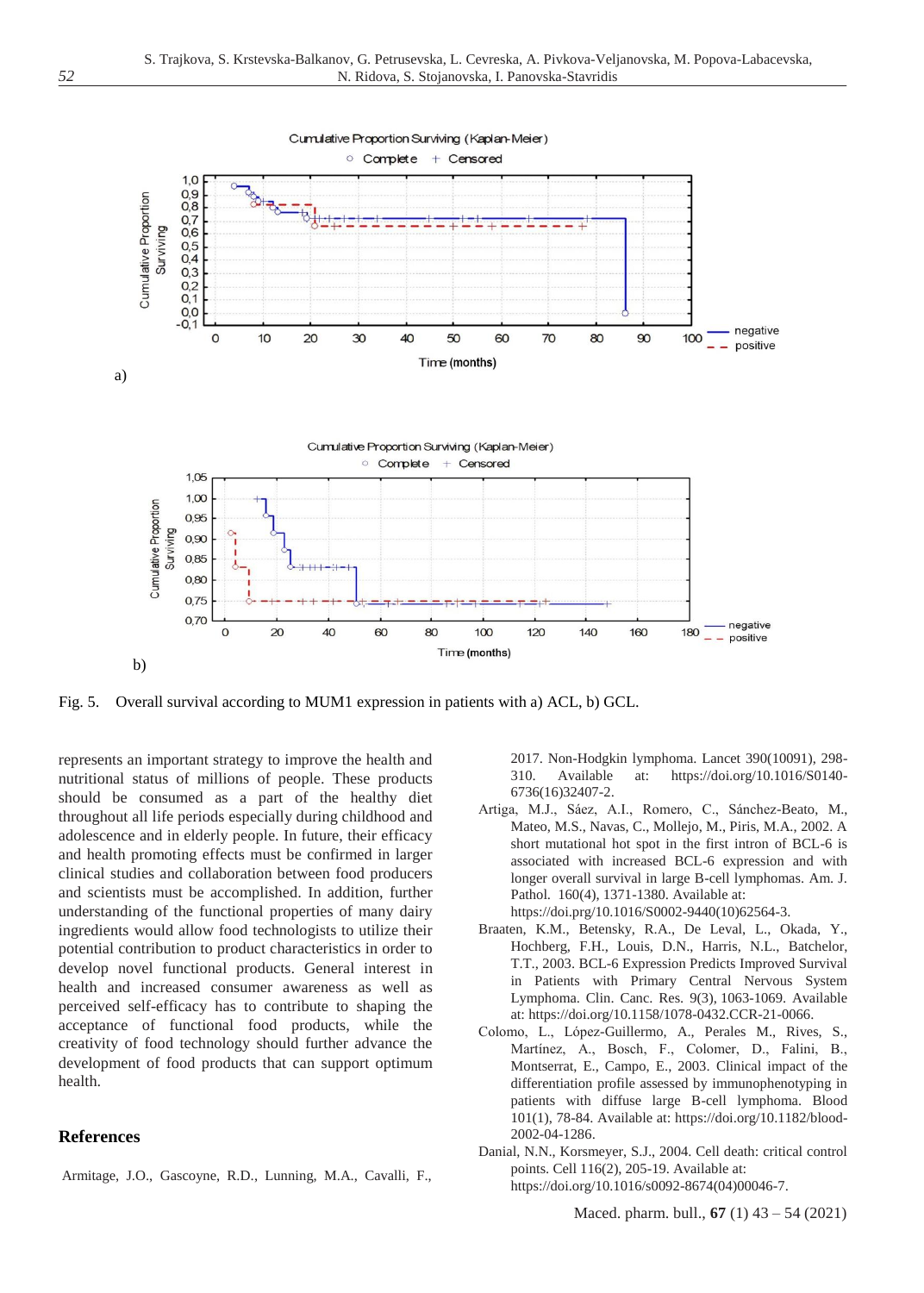- Dent, A.L., Vasanwala, F.H., Toney, L.M., 2002. Regulation of gene expression by the proto-oncogene BCL-6. Crit. Rev. Oncol. Hematol. 41(1), 1-9. Available at: [https://doi.org/10.1016/s1040-8428\(01\)00164-0.](https://doi.org/10.1016/s1040-8428(01)00164-0)
- Falini, B., Fizzotti, M., Pucciarini, A., Bigerna, B., Marafioti, T., Gambacorta, M., Pacini, R., Alunni, C., Natali-Tanci, L., Ugolini, B., Sebastiani, C., Cattoretti, G., Pileri, S., Dalla-Favera, R., Stein, H., 2013. A monoclonal antibody (MUM1p) detects expression of the MUM1/IRF4 protein in a subset of germinal center B cells, plasma cells, and activated T cells. Blood 95(6), 2084-9202. PMID: 10706878.
- Hans, C.P., Weisenburger, D.D., Greiner, T.C., Gascoyne, R.D., Delabie, J., Ott, G., Müller-Hermelink, H.K., Campo, E., Braziel, R.M., Jaffe, E.S, Pan, Z., Farinha, P., Smith, L.M., Falini, B., Banham, A.H., Rosenwald, A., Staudt, L.M., Connors, J.M., Armitage, J.O., Chan, W.C., 2004. Confirmation of the molecular classification of diffuse large B-cell lymphoma by immunohistochemistry using a tissue microarray. Blood 103(1), 275-282. Available at: [https://doi.org/10.1182/blood-2003-05-1545.](https://doi.org/10.1182/blood-2003-05-1545)
- Iqbal, J., Neppalli, V.T., Wright, G., Dave, B.J., Horsman, D.E., Rosenwald, A., Lynch, J., Hans, C.P., Weisenburger, D.D., Greiner, T.C., Gascoyne, R.D., Campo, E., Ott, G., Müller-Hermelink, H.K., Delabie, J., Jaffe, E.S., Grogan, T.M., Connors, J.M., Vose, J.M., Armitage, J.O., Staudt, L.M., Chan, W.C., 2006. BCL2 expression is a prognostic marker for the activated B-cell-like type of diffuse large B-cell lymphoma. Journal of Clinical Oncology 24(6), 961-968. Available at[: https://doi.org/10.1200/JCO.2005.03.4264.](https://doi.org/10.1200/JCO.2005.03.4264)
- Muris, J.J., Meijer. C.J., Vos, W., van Krieken, J.H., Jiwa, N.M., Ossenkoppele, G.J., Oudejans, J.J., 2006. Immunohistochemical profiling based on Bcl-2, CD10 and MUM1 expression improves risk stratification in patients with primary nodal diffuse large B cell lymphoma. J. Pathol. 208(5), 714-723. Available at: [https://doi.org/10.1002/path.1924.](https://doi.org/10.1002/path.1924)
- Ochs, R.C., Bagg, A., 2012. Molecular genetic characterization of lymphoma: Application to cytology diagnosis. Diagn. Cytopathol. 40, 542-555. Available at: [https://doi.org/10.1002/dc.22819.](https://doi.org/10.1002/dc.22819)
- Pasqualucci, L., Migliazza, A., Basso, K., Houldsworth, J., Chaganti, R.S., Dalla-Favera, R., 2003. Mutations of the BCL6 proto-oncogene disrupt its negative autoregulation in diffuse large B-cell lymphoma. Blood 101(8), 2914-2923. Available at[: https://doi.org/10.1182/blood-2002-11-3387.](https://doi.org/10.1182/blood-2002-11-3387)
- Perona, R., Sánchez-Pérez, I., 2004. Control of oncogenesis and cancer therapy resistance. Br. J. Cancer 90, 573–577. Available at[: https://doi.org/10.1038/sj.bjc.6601552.](https://doi.org/10.1038/sj.bjc.6601552)
- Rantanen, S., Monni, O., Joensuu, H., Franssila, K., Knuutila, S., 2001. Causes and consequences of BCL2 overexpression in diffuse large B-cell lymphoma. Leuk.

Lymphoma 42(5), 1089-1098. Available at: [https://doi.org/10.3109/10428190109097729.](https://doi.org/10.3109/10428190109097729)

- Rosenwald, A., Wright, G., Chan, W.C., Connors, J.M., Campo, E., Fisher, R.I., Gascoyne, R.D., Muller-Hermelink, H.K., Smeland, E.B., Giltnane, J.M., Hurt, E.M., Zhao, H., Averett, L., Yang, L., Wilson, W.H., Jaffe, E.S., Simon, R., Klausner, R.D., Powell, J., Duffey, P.L., Longo, D.L., Greiner, T.C., Weisenburger, D.D., Sanger, W.G., Dave, B.J., Lynch, J.C., Vose, J., Armitage, J.O., Montserrat, E., López-Guillermo, A., Grogan, T.M., Miller, T.P., LeBlanc, M., Ott, G., Kvaloy, S., Delabie, J., Holte, H., Krajci, P., Stokke, T., Staudt, L.M., 2002. Lymphoma/Leukemia Molecular Profiling Project. The use of molecular profiling to predict survival after chemotherapy for diffuse large-Bcell lymphoma. N Engl. J. Med. 346(25), 1937-1947. Available at: [https://doi.org/10.1056/NEJMoa012914.](https://doi.org/10.1056/NEJMoa012914)
- Roh, J., Cho, H., Yoon, D.H., Hong, J.Y., Lee, A.N., Eom, H.S., Lee, H., Park, W.S., Han, J.H., Jeong, S.H., Park, J.S., Pak, H.K., Kim, S.W., Kim, S.Y., Suh, C., Huh, J., Park, C.S., 2020. Quantitative analysis of tumor-specific BCL2 expression in DLBCL: refinement of prognostic relevance of BCL2. Sci. Rep. 10(1), 10680. Available at: [https://doi.org/10.1038/s41598-020-67738-4.](https://doi.org/10.1038/s41598-020-67738-4)
- Swerdlow, S.H., Campo, E., Pileri, S.A., Harris, N.L., Stein, H., Siebert, R., Advani, R., Ghielmini, M., Salles, G.A., Zelenetz, A.D., Jaffe, E.S., 2016. The 2016 revision of the World Health Organization classification of lymphoid neoplasms. Blood 127(20), 2375-2390. Available at: [https://doi.org/10.1182/blood-2016-01-643569.](https://doi.org/10.1182/blood-2016-01-643569)
- Swerdlow, S.H., Campo, E., Harris, N.L., Jaffe, E.S., Pileri, S.A., Stein, H., Thiele, J., 2017. WHO Classification of Tumours of Haematopoietic and Lymphoid Tissues, Volume 2 (rev. ed. 4). Lyon, France, International Agency for Research on Cancer. Available at: [https://publications.iarc.fr/Book-And-Report-Series/Who-](https://publications.iarc.fr/Book-And-Report-Series/Who-Classification-Of-Tumours/WHO-Classification-Of-Tumours-Of-Haematopoietic-And-Lymphoid-Tissues-2017)[Classification-Of-Tumours/WHO-Classification-Of-](https://publications.iarc.fr/Book-And-Report-Series/Who-Classification-Of-Tumours/WHO-Classification-Of-Tumours-Of-Haematopoietic-And-Lymphoid-Tissues-2017)[Tumours-Of-Haematopoietic-And-Lymphoid-Tissues-](https://publications.iarc.fr/Book-And-Report-Series/Who-Classification-Of-Tumours/WHO-Classification-Of-Tumours-Of-Haematopoietic-And-Lymphoid-Tissues-2017)[2017.](https://publications.iarc.fr/Book-And-Report-Series/Who-Classification-Of-Tumours/WHO-Classification-Of-Tumours-Of-Haematopoietic-And-Lymphoid-Tissues-2017)
- Wright, G., Tan, B., Rosenwald, A., Hurt, E.H., Wiestner, A., Staudt, L.M., 2003. A gene expression-based method to diagnose clinically distinct subgroups of diffuse large B cell lymphoma. Proc. Natl. Acad. Sci. USA 100(17), 9991- 9996. Available at:

[https://doi.org/10.1073/pnas.1732008100.](https://doi.org/10.1073/pnas.1732008100)

Zinzani, P.L., Dirnhofer, S., Sabattini, E., Alinari, L., Piccaluga, P.P., Stefoni, V., Tani, M., Musuraca, G., Marchi, E., Falini, B., Baccarani, M., Pileri, S.A., 2005. Identification of outcome predictors in diffuse large B-cell lymphoma. Immunohistochemical profiling of homogeneously treated de novo tumors with nodal presentation on tissue microarrays. Haematologica 90(3):341-347. PMID: 15749666.